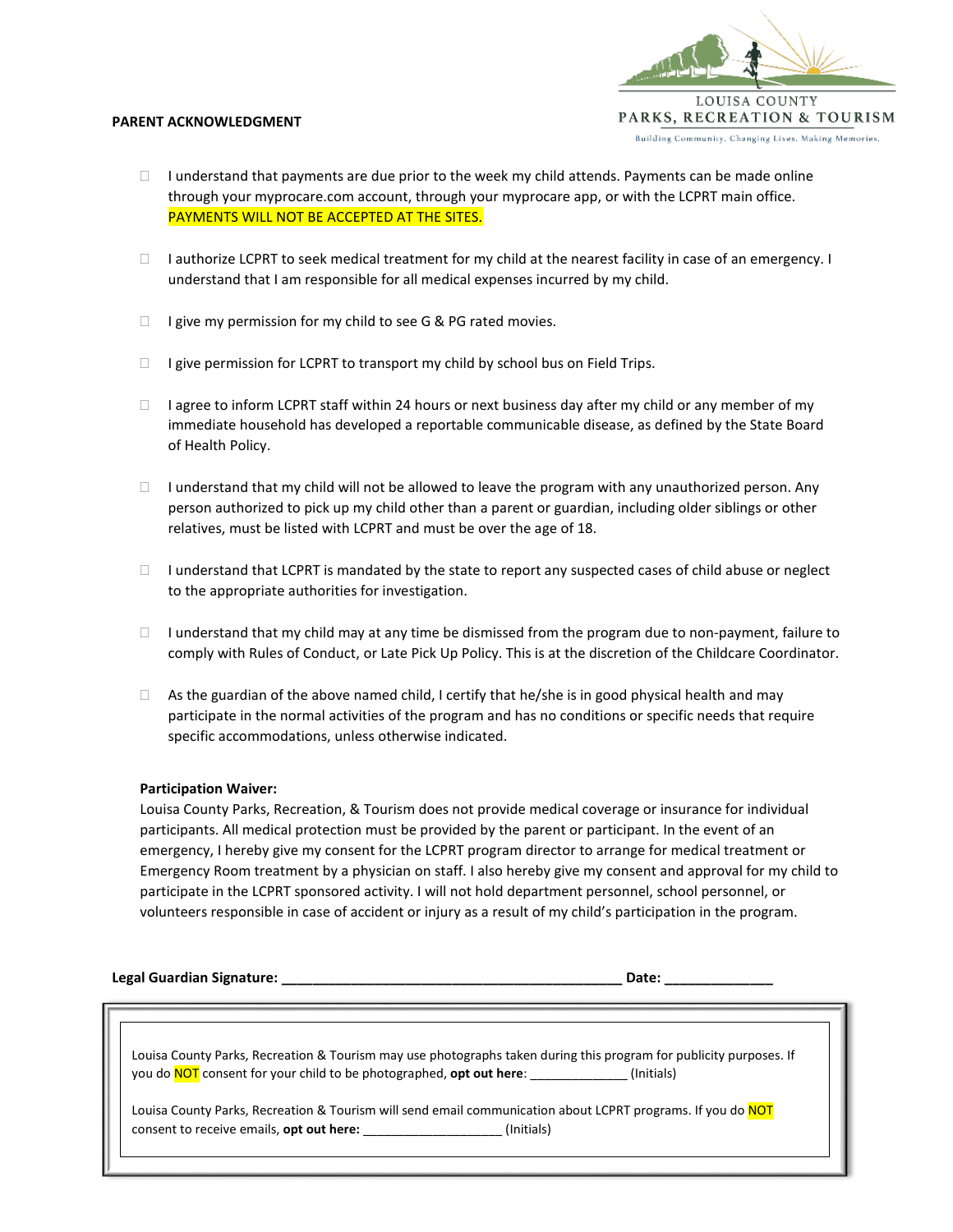

# **RULES OF CONDUCT**

# **Children must:**

- Maintain personal care (toileting, changing) without staff support
- $\Box$  Stay with assigned group at all times
- $\Box$  Respect others in what you say and do. Teasing and bullying are not tolerated and children should report any incidents immediately to staff
- $\Box$  Listen to staff and follow directions
- $\Box$  Use appropriate language
- $\Box$  Keep hands to oneself and maintain self-control
- $\Box$  Take care of their own belongings
- $\Box$  Use equipment and supplies in a safe and appropriate manner
- $\Box$  Wear appropriate clothing that allows them to safely participate in activities

#### **Parents must:**

- $\Box$  Complete and submit appropriate paperwork from the parent packet
- $\Box$  Sign children in and out of the program, bring proper ID, and be on time
- Contact the Camp Director or Child Care Coordinator immediately when issues arise

# **Grounds for Immediate Dismissal ~ no refund given**

- □ A parent who refuses to follow LCPRT policies as stated in the parent packet
- $\Box$  A child who brings a weapon to camp
- $\Box$  A child who intentionally harms himself or intentionally causes injury to another child or staff member
- $\Box$  A child who vandalizes or steals property of the camp facility, staff, or other children
- $\Box$  A child who displays inappropriate behavior repeatedly
- $\Box$  A child who fails to comply with the Rules of Conduct

# **Management of Behavior**

To manage disruptive and inappropriate behaviors, staff will acknowledge the behavior, address it with the child, assess the reasons for the behavior, discuss with the child what is appropriate behavior, redirect behavior when appropriate, and if necessary, remove the child from the activity until the child can exhibit self-control. The behavior problems will then be discussed with parents to strategize possible solutions.

# **Behavior Policy**

If there is a behavior issue, staff will handle appropriately and inform parent at pick up. If behavior pattern continues, staff will contact parents and have child picked up for the day. If behavior pattern still continues and/or causes harm to child or others, the child will be removed from our program. We want to make sure we are providing a fun and safe environment for all children. Staff does NOT use physical punishment, humiliation, shaming or denial of food as methods to manage behavior.

I acknowledge that it is my responsibility to go over the Rules of Conduct with my child and/or children so they are aware of what is expected of them while attending Summer Camp.

| Child's Name (please print)  |      |  |
|------------------------------|------|--|
|                              |      |  |
| Signature of Parent/Guardian | Date |  |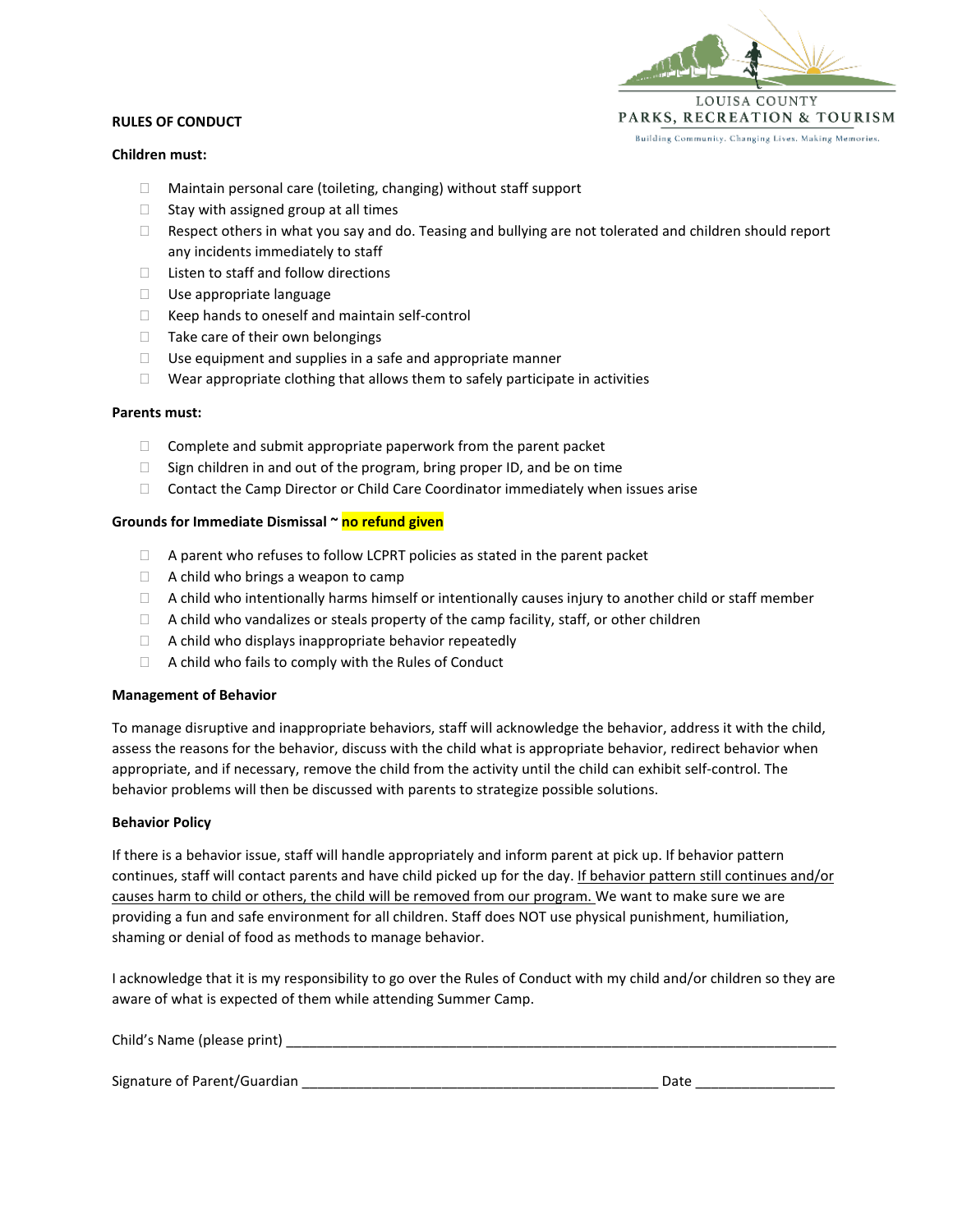

# **Summer Camp 2022**

Louisa County Parks, Recreation, and Tourism is excited to support the community and school system by providing a quality, youth development focused Summer Camp Program. Our goal is to provide youth with a safe enjoyable experience while giving them the skills to grow. We're here to inspire children to work and play together, creating friendships and memories that last a lifetime.

# **LIMITED SPACE AVAILABLE**

To provide the best possible experience for each child we will be limiting each site to 40 children. Our program will be following the health and safety guidelines in accordance with Louisa County Public Schools.

# **AGES**

5 yrs old through entering Sixth Grade

# **SCHOOLS**

Summer Camp and Summer School Camp is offered at all 4 Elementary Schools: Thomas Jefferson, Trevilians, Jouett, Moss-Nuckols Extended Summer Camp is offered at the Betty Queen Center

**HOURS** 6:30 AM UNTIL 6:30 PM

# **FIELD TRIP DAYS**

We will attend weekly Field Trips on Fridays. Departure times and returns will vary depending on Field Trip Location. There will be no option to stay on site during Field Trip times.

\*\*There will be no Field Trips during Extended Summer Camp, however they will attend Louisa County Aquatic Facility daily.\*\*

# **POOL DAYS**

Each site will visit the Louisa County Aquatic Facility weekly weather permitting. Children will need to bring a bathing suit, towel, change of clothes, and sunscreen. Children will be required to wear life vest provided by LCPRT Aquatic Center at all times, unless they pass a swimming test with one of the certified Life Guards on staff.

# **REGISTRATION FORMS & FEES**

Registration Forms and fees will need to be turned in to the LCPRT office PRIOR to your child attending camp.



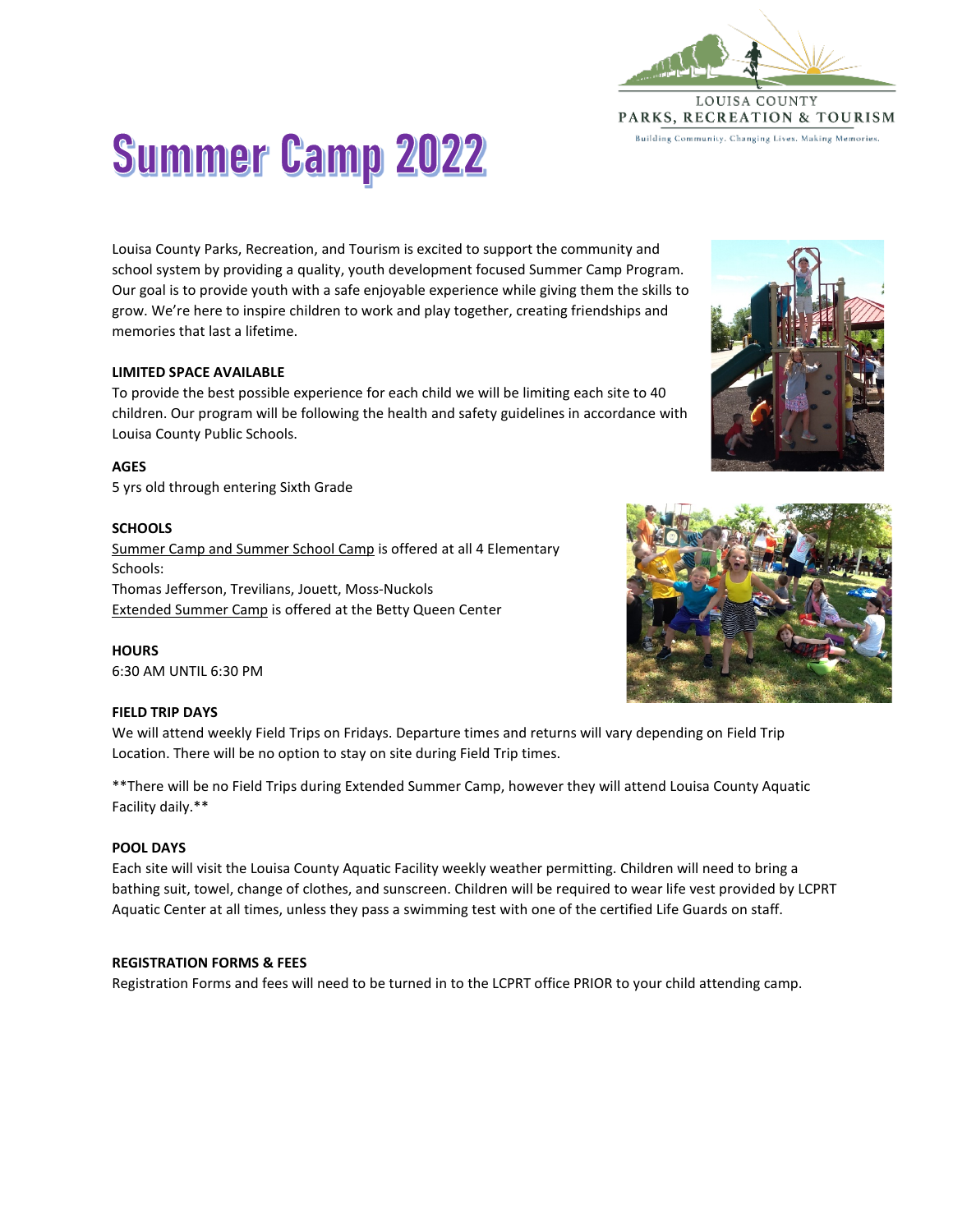

## **REGISTRATION FEE & WEEKLY RATES**

There is a \$15 Registration Fee per child.

|                                    | <b>First Child</b> | <b>Additional Child</b> |
|------------------------------------|--------------------|-------------------------|
| <b>Summer Camp</b>                 | \$135 / Week       | $$115 /$ Week           |
| <b>Monday - Friday</b>             | \$95 / Week        | \$95 / Week             |
| <b>Summer School Camp</b>          |                    |                         |
| <b>Monday - Thursday</b>           | \$60 / Week        | \$60/ Week              |
| <b>Summer School Camp</b>          |                    |                         |
| <b>Extended Summer Camp at BQC</b> | \$125 / Week       | \$105 / Week            |

Camp is charged by the week, there is no daily option. There will be NO refunds for any weeks your child is registered but does not attend.

#### **LATE PICKUP FEE**

Pick up is no later than 6:30 PM. If child is picked up after 6:30 PM, there will be \$1 per minute late fee charged to your account. We are only permitted to be in the buildings until 6:30 PM. If a child is picked up late three times, the child will be dismissed from the program. If a parent cannot be reached by 7:00 PM, we will contact the Louisa County Sheriff's Office.

# **PAYMENT OPTIONS**

Myprocare.com: You can sign up online for our free Parent Portal which will allow you access to pay your bill and see all billing history. You also have the option of using the Procare App for payments only. Once you are registered and entered into our system you will receive an email with instructions on setting up your Myprocare account as well as your Procare App.

#### **PROGRAM CLOSURE POLICY**

Camp will be closed Monday July 4, 2022 in honor of Independence Day. This week is offered at a discounted price. Camp may also be forced to close due to severe weather conditions or unforeseen circumstances.

#### **ATTENDANCE**

Children must be registered for each week they are to attend Camp in advance. Children will not be permitted to attend Camp any weeks they are not registered for.

There will be no refund for weeks your child is registered but does not attend.

#### **PREVENTING THE SPREAD OF ILLNESS**

Please keep children home if they show signs of illness including vomiting, diarrhea, rashes, or a temperature over 100 degrees. If a child becomes ill, parents must make arrangements to pick up the sick child immediately. Parents MUST notify the site immediately if any member of the household develops a communicable disease, and/or child has been in contact with someone diagnosed with COVID-19 or has come in possible contact.

#### **PICKING UP**

Those authorized to pick up must be 18 years or older and listed on the Registration Form. Children will not be released to anyone not listed on the Registration Form. Custodial parents/guardians have the right to be admitted into the program, however for custody issues requiring special attention, please notify the Child Care site staff. Parents must walk children to the specific meeting area for sign in and sign out.